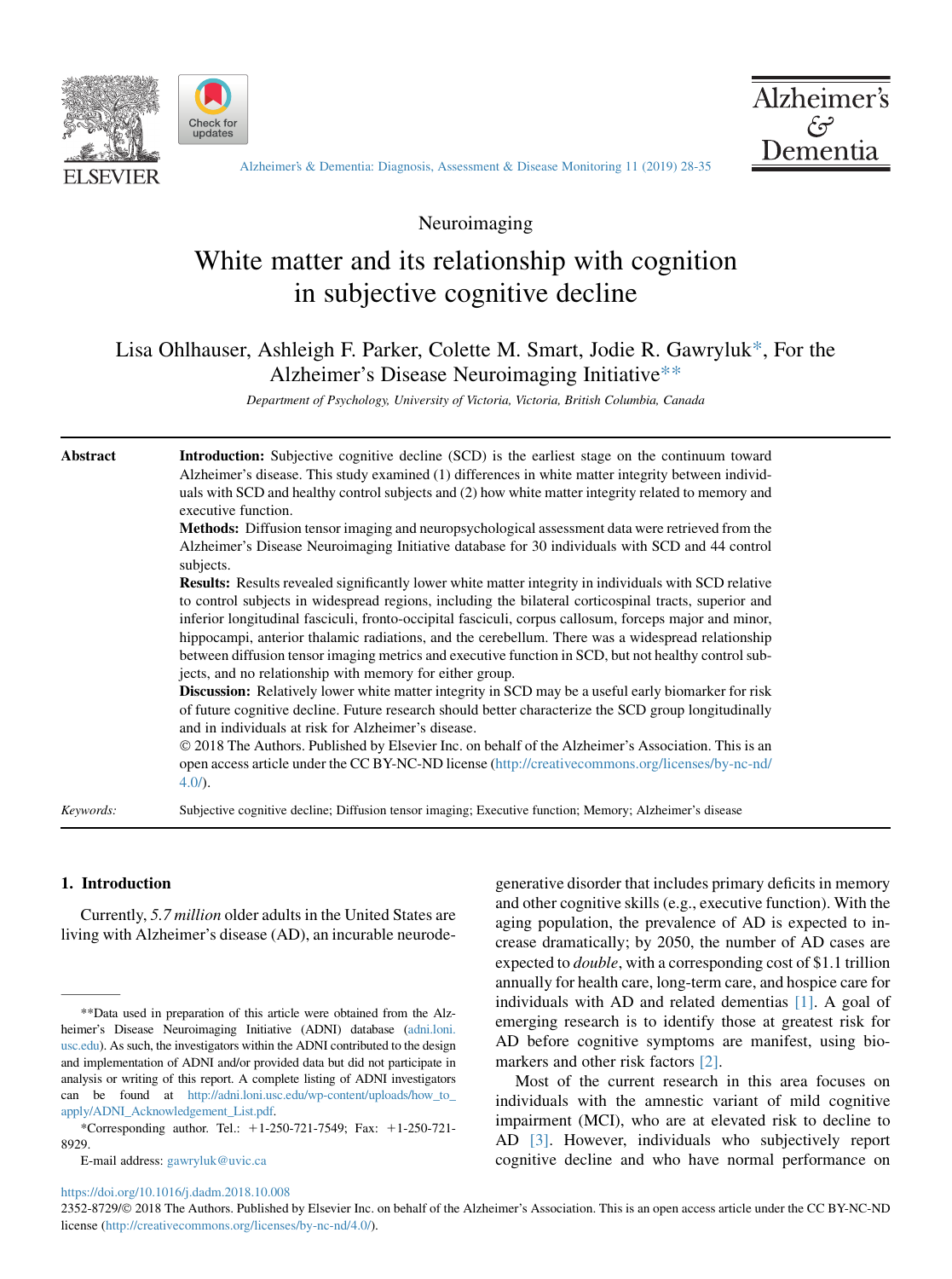objective neuropsychological assessment measures have been recognized as earlier in the continuum toward dementia (i.e., between healthy aging and MCI) [\[4–6\]](#page-7-0). To date, there has been a paucity of research on individuals with subjective cognitive decline (SCD), likely because of varying terminology (e.g., subjective memory complaints, subjective memory impairment, and significant memory concerns) and lack of common classification standards [\[7\].](#page-7-0) Recently, increasing attention has been given to SCD as an International Working Group was formed to define a conceptual framework for SCD [\[8\]](#page-7-0). Notably, the term SCD reached consensus given that individuals tend to present with concerns regarding memory and/or other forms of cognitive impairment [\[8\].](#page-7-0) This renewed focus on SCD has been an important development in AD research given the desire to identify individuals at risk for AD before significant decline on clinical assessment [\[9\]](#page-7-0). Emerging research has suggested that objective, physiologically based neuroimaging measures may be able to differentiate individuals with SCD from healthy control subjects [\[7,10\].](#page-7-0)

The ideal method for detecting preclinical biomarkers for AD would be noninvasive, easily repeatable, and widely available, as is magnetic resonance imaging (MRI). Most MRIbased biomarker research has focused on visualizing neuronal loss in specific gray matter structures. To date, hippocampus volumetry is the first-tier imaging biomarker for AD [\[11\].](#page-7-0) In line with this, there have been investigations focused on hippocampal volumetry in individuals with SCD. For example, Ryu et al. [\[12\]](#page-7-0) used voxel-based morphometry to examine differences in gray matter between individuals with SCD and healthy control subjects. They found that Individuals with SCD had lower entorhinal cortical volumes than control participants, but there were no significant differences in hippocampal volume between groups. Interestingly, this group also used diffusion tensor imaging (DTI) and detected microstructural differences in both entorhinal and hippocampal regions between groups, suggesting that DTI may be a more sensitive method. Indeed, it is possible that microstructural changes (as measured by DTI) occur early on in SCD, although these changes have been less investigated.

DTI is a MRI-based acquisition method that measures water diffusion to estimate the integrity of white matter tissue. Specifically, fractional anisotropy (FA) provides an index of the degree of directionality of water diffusion and mean diffusivity (MD) is a measure of the mean rate of water diffusion [\[13\]](#page-7-0), such that decreases in FA and increases in MD are considered indicative of demyelination and axonal deterioration, as a result of neurodegeneration [\[14–16\].](#page-7-0)

DTI has previously been used to identify early changes in white matter metrics in individuals with AD (e.g., see Mayo et al. [\[17\]](#page-7-0); for a review, see Amlien and Fjell [\[18\]](#page-7-0)) and MCI (e.g., see Liu et al.  $[19]$ ). However, to date there have only been a handful of studies published that have compared individuals with SCD relative to control subjects using tract-based spatial statistics (TBSS). One initial study by Wang et al. [\[20\]](#page-7-0) compared individuals with MCI and SCD to healthy control subjects. The results indicated that DTI metrics fell along a continuum, such that the SCD group was an intermediary to the MCI and control subjects. Selnes et al. [\[21\]](#page-7-0) took a similar approach to comparing DTI metrics in individuals with SCD to healthy control subjects and found widespread differences in MD in several tracts underlying the posterior cingulate, retrosplenial, and middle temporal cortices. Additional analyses suggested that the degeneration observed in white matter was independent of gray matter atrophy. Selnes et al. [\[22\]](#page-7-0) then followed up to examine whether baseline DTI metrics predict cognitive decline and medial temporal lobe atrophy in participants with SCD, MCI, and healthy control subjects. They found that baseline MD, but not FAwas different between participants with different cognitive outcomes (including decline) and that both MD and FA at baseline were related to atrophy in the medial temporal lobe. Recently Li et al. [\[23\]](#page-7-0) examined white matter integrity in individuals with SCD compared with healthy control subjects and found that the SCD group had decreased FA and increased MD in widespread white matter tracts. Furthermore, correlations between DTI parameters and a measure of verbal memory indicated lower FA and higher MD were correlated with poorer cognitive performance. Although this relationship was not explored directly in the TBSS pipeline and the neuropsychological measures included short cognitive screeners and a verbal memory test, it highlights the importance of considering DTI metrics in the context of cognition.

The main objectives of the present study were (1) to investigate microstructural differences in white matter between a group of individuals with SCD and matched healthy control subjects and (2) to extend previous research by investigating how white matter microstructure in these groups relates to indices of memory and executive function, using a whole brain, TBSS approach. It was hypothesized that individuals with SCD would have lower FA and higher MD values than healthy control subjects, particularly in the medial temporal lobes. It was also expected that measures of memory and executive function would show a positive relationship with FA and a negative relationship with MD in both groups.

## 2. Methods

Data used in the preparation of this article were obtained from the Alzheimer's Disease Neuroimaging Initiative (ADNI) database [\(adni.loni.usc.edu](http://adni.loni.usc.edu)). The ADNI was launched in 2003 as a public-private partnership, led by Principal Investigator Michael W. Weiner, MD. The primary goal of ADNI has been to test whether serial MRI, positron emission tomography, other biological markers, and clinical and neuropsychological assessment can be combined to measure the progression of MCI and early AD.

#### 2.1. Participants

Full eligibility criteria for the ADNI are described in the procedures manual found on the ADNI website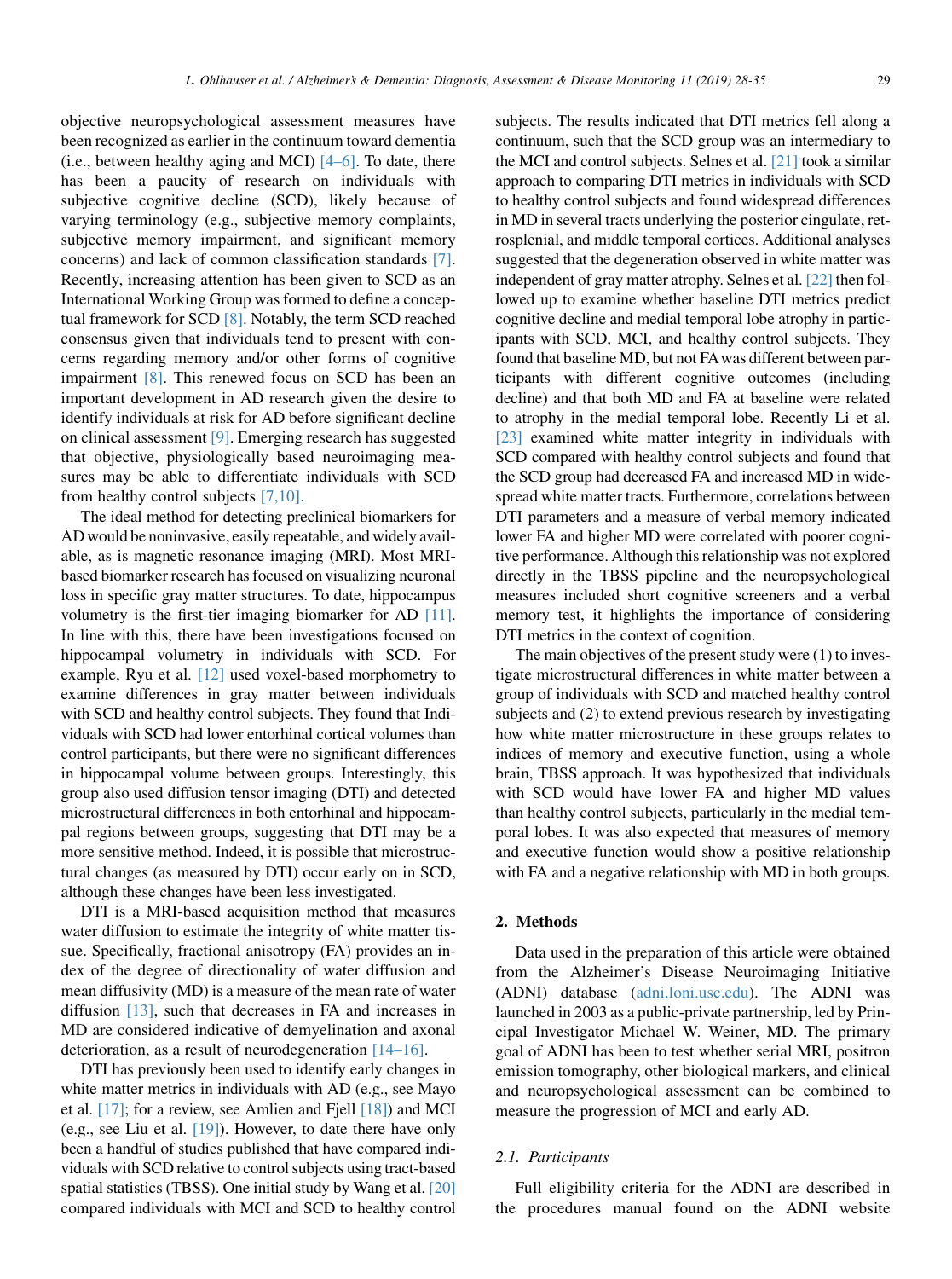[\(http://adni.loni.usc.edu/methods/documents/](http://adni.loni.usc.edu/methods/documents/)). Individuals with SCD (termed significant memory concerns) and healthy control subjects both had normal memory function on the Logical Memory II subscale  $(29$  for 16 or more years of education;  $\geq$  5 for 8–15 years of education;  $\geq$  3 for 0–7 years of education), a Mini-Mental State Examination (MMSE) score between 24 and 30, a Clinical Dementia Rating score of 0, and an absence of impairment in activities of daily living. Individuals with SCD differed from healthy control subjects in having a significant concern reported by the subject, study partner, or clinician, as confirmed by a Cognitive Change Index score  $(\geq 16)$ .

Neuroimaging and neuropsychological assessment data were retrieved from the first available (screening) time point. Thirty individuals with SCD ( $F = 20$ , mean age = 72.9 years,  $SD = 4.8$ ) and 44 similarly aged control subjects ( $F = 25$ , mean age  $= 72.5$  years, SD  $= 6.4$ ) were included.

All participants provided informed written consent to participate in the ADNI study (approved by the sites Institutional Review Board). The Human Research Ethics Board at the University of Victoria approved the secondary data analyses for the present study.

#### 2.2. Image acquisition

According to ADNI protocol, images were acquired from 3 T MRI scanners (GE Medical Systems). Axial diffusionweighted image data were acquired with a spin echo planar imaging sequence. Scan parameters are as follows: acquisition matrix = 256  $\times$  256, voxel size = 1.4  $\times$  1.4  $\times$  2.7 mm<sup>3</sup>, flip angle =  $90^{\circ}$ , number of slices = 59. There were 46 images acquired for each scan: 41 diffusion-weighted images  $(b = 1000$  seconds/mm<sup>2</sup>) and five non-diffusion-weighted images ( $b = 0$  seconds/mm<sup>2</sup>). Repetition time varied across scanning sites, but was approximately 13,000 milliseconds.

#### 2.3. Neuropsychological assessment data

The composite scores for memory (ADNI-MEM) [\[24\]](#page-7-0) and executive function (ADNI-EF) [\[25\]](#page-7-0) were retrieved from the ADNI database. ADNI-MEM represents a composite score derived from a single factor model with the Rey Auditory Verbal Learning Test, AD Assessment Schedule—Cognition, Logical Memor,y and MMSE data. ADNI-EF represents a composite score derived using item response theory methods from digit symbol substitution, digit span backwards, trails A and B, category fluency, and clock drawing.

#### 2.4. Data analyses

All data analyses were performed in Functional MRI of the Brain Software Library version 5.0 (available at [http://](http://fsl.fmrib.ox.ac.uk/) [fsl.fmrib.ox.ac.uk/\)](http://fsl.fmrib.ox.ac.uk/) [\[26\]](#page-7-0). Diffusion-weighted images were corrected for eddy current distortions and head movement using Eddy correct tool and nonbrain tissue was removed using Brain Extraction tool [\[27\].](#page-7-0) FA and MD maps were created using DTIfit and input into TBSS [\[28\].](#page-7-0) All data were nonlinearly aligned to FMRIB58\_FA space. Then, the mean FA image was created and thresholded ( $FA > 0.2$ ) to create the mean FA skeleton. Voxelwise statistical analyses were performed using Randomize with threshold-free cluster enhancement to correct for multiple comparisons ( $P < .05$ ). Between-group comparisons were made between individuals with SCD and healthy control subjects. Additional statistical models were used to examine the relationship between white matter structures and ADNI-MEM and ADNI-EF scores in each group, controlling for age. White matter regions were identified with Johns Hopkins University's atlases available in Functional MRI of the Brain Software Library [\[29,30\].](#page-7-0)

### 3. Results

### 3.1. Participant characteristics

There were no significant differences between the groups in terms of age, sex, education level, or cognitive scores (see Table 1).

## 3.2. Microstructural white matter differences between individuals with SCD and healthy control subjects

The between-group FA analyses revealed diffuse reductions in the SCD group relative to the healthy control group in regions including bilateral corticospinal tracts, superior and inferior longitudinal fasciculi, fronto-occipital fasciculi, corpus callosum, forceps major and minor, hippocampi, anterior thalamic radiations, and the cerebellum [\(Fig. 1](#page-3-0)). There were no regions in which FAwas lower in healthy control subjects relative to SCD.

The between-group MD analyses showed diffusely higher MD in the SCD group compared with the control group in regions including bilateral corticospinal tracts, superior and inferior longitudinal fasciculi, superior corona

Table 1 Participant characteristics

| Variable                                                           | Subjective<br>cognitive<br>decline<br>$(n = 30)$ | Healthy<br>control<br>subjects<br>$(n = 44)$ | P value* |
|--------------------------------------------------------------------|--------------------------------------------------|----------------------------------------------|----------|
| Age $(y)$                                                          | 72.94 (±4.79)                                    | 72.49 $(\pm 6.37)$                           | .84      |
| Education $(y)$                                                    | $16.40 (\pm 2.59)$                               | 16.21 $(\pm 2.78)$                           | .78      |
| Gender ratio (F:M)                                                 | 20:10                                            | 25:18                                        | .46      |
| ADNI-memory composite                                              | $1.11 (\pm 0.54)$                                | $0.44~(\pm 0.78)$                            | .50      |
| ADNI-executive function<br>composite<br><b>APOE Status (total)</b> | $0.43~(\pm 0.78)$                                | $0.74~(\pm 0.72)$                            | .09      |
| APOE ε2-3                                                          | 2                                                | 3                                            |          |
| APOE $\epsilon$ 3-3                                                | 18                                               | 23                                           |          |
| APOE $\epsilon$ 3-4                                                | 9                                                | 12                                           |          |
| APOE $\varepsilon$ 4-4                                             | 1                                                | $\Omega$                                     |          |
| Not available                                                      | 0                                                | 6                                            |          |

Abbreviations: APOE, apolipoprotein E; SD, standard deviation. NOTE. Mean (SD)

\*t tests and  $\chi^2$  test obtained P values.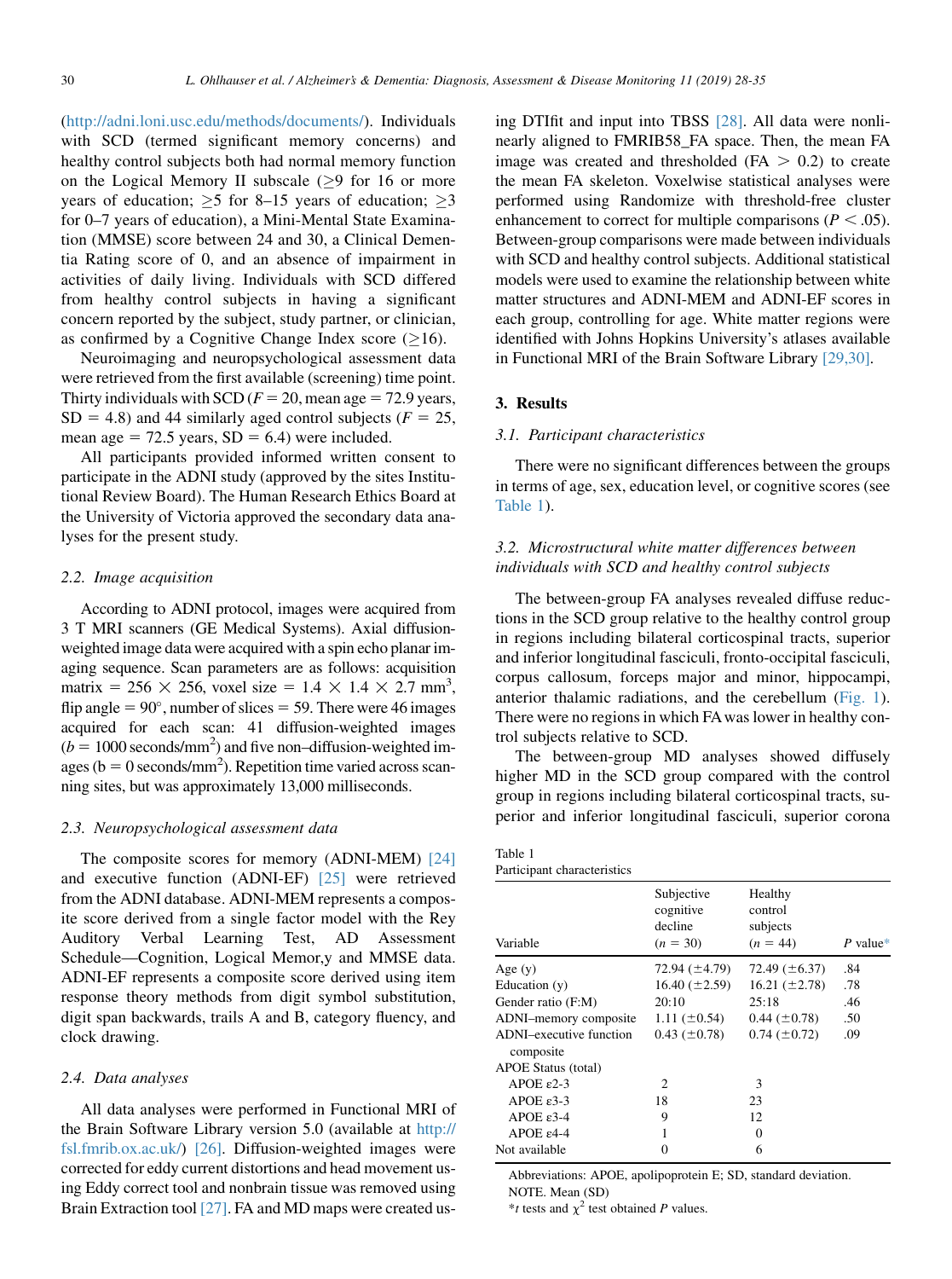<span id="page-3-0"></span>

Fig. 1. From left to right: sagittal, coronal, and axial slices of the standard FMRIB\_FA\_58 brain displaying results of TBSS analyses showing regions that have significantly lower FA (red) overlaid on the white matter skeleton (green) in individuals with SCD compared with healthy control subjects ( $P < .05$ , corrected for multiple comparisons, radiological view). Abbreviations: FA, fractional anisotropy; SCD, subjective cognitive decline; TBSS, tract-based spatial statistics.

radiata, and corpus callosum  $(Fig. 2)$ . There were no regions identified where healthy control subjects had higher MD than individuals with SCD.

## 3.3. Relationship between microstructural white matter and cognitive performance

Analyses investigating the relationship between FA/MD and ADNI-MEM composite scores did not detect significant relationships in healthy control subjects or individuals with SCD.

No significant relationship between FA and executive function, as measured by the ADNI-EF composite, was detected in the healthy control subjects. In contrast, FA was significantly related to executive function in individuals with SCD. Specifically, the SCD group showed a significant positive relationship between FA and executive function in bilateral corticospinal tracts, superior longitudinal fasciculi, corpus callosum, forceps major and minor, hippocampi, and anterior thalamic radiations ([Fig. 3\)](#page-4-0).

Similar to FA, there was no significant relationship between MD and ADNI-EF composite scores for control subjects, whereas there was a significant negative relationship in diffuse regions for the SCD group. Specifically, significant regions included bilateral corticospinal tracts, superior longitudinal fasciculus, superior corona radiata, cingulate, corpus callosum, anterior thalamic radiations, and right hippocampus ([Fig. 4](#page-4-0)).

## 4. Discussion

The present study represents a key step in characterizing individuals with SCD—an increasingly recognized risk factor for the development of AD. The primary hypothesis was that individuals with SCD would have lower FA and higher MD values than healthy control subjects, bored out, in regions including and beyond the medial temporal lobes. The secondary hypothesis that measures of memory and executive function would show a positive relationship with FA and a negative relationship with MD in both groups was as predicted for executive function in individuals with SCD, but not healthy control subjects. Neither group showed relationships between FA or MD and an index of memory. These results are further discussed in the context of the extant literature subsequently.

## 4.1. Microstructural white matter differences between individuals with SCD and healthy control subjects

The present study revealed lower FA and higher MD scores in the SCD group relative to healthy control subjects



Fig. 2. From left to right: sagittal, coronal, and axial slices of the standard FMRIB\_FA\_58 brain displaying results of TBSS analyses showing regions that have significantly higher MD (blue) overlaid on the white matter skeleton (green) in individuals with SCD compared with healthy control subjects ( $P < 0.05$ , corrected for multiple comparisons, radiological view). Abbreviations: MD, mean diffusivity; SCD, subjective cognitive decline; TBSS, tract-based spatial statistics.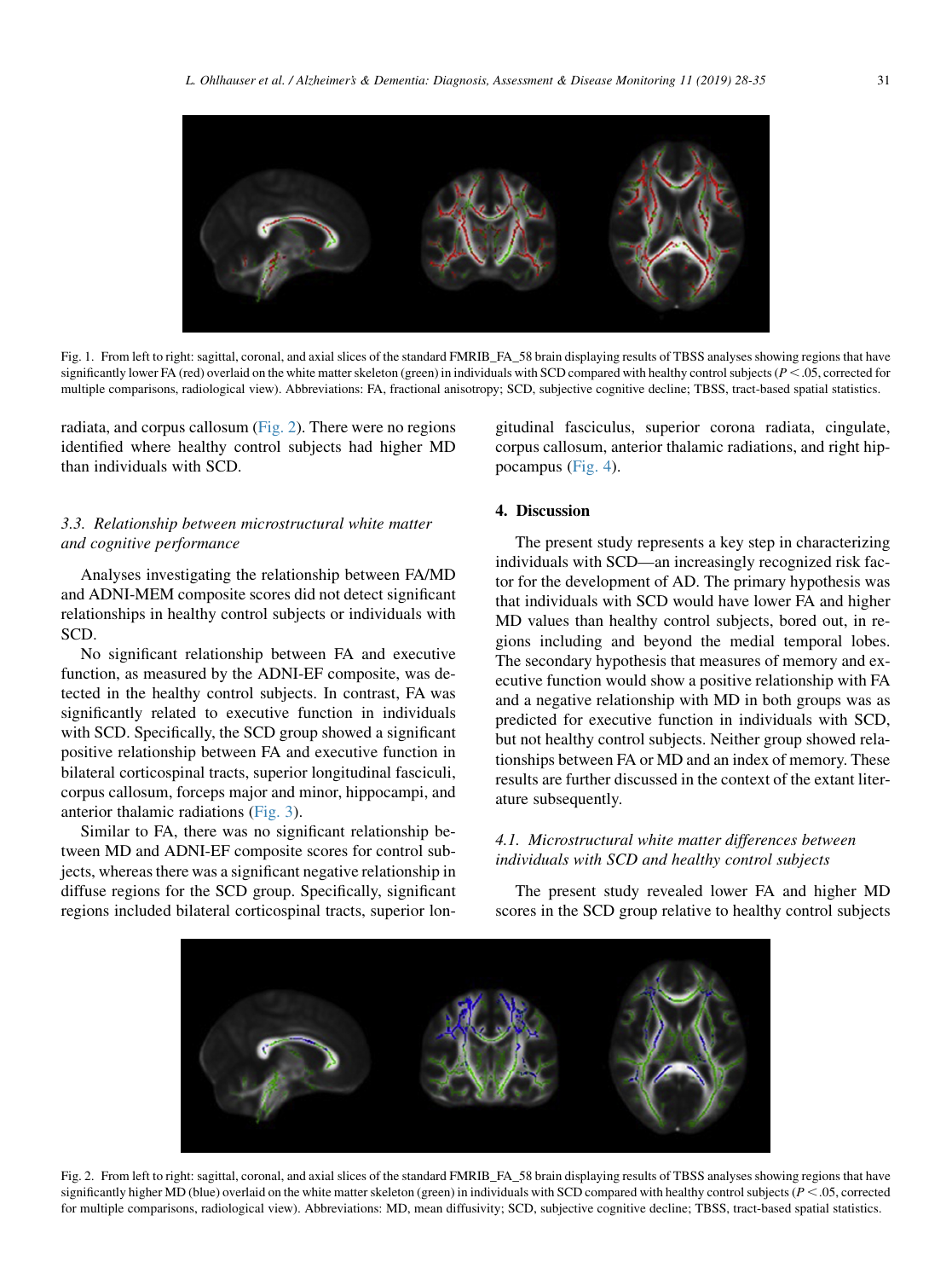<span id="page-4-0"></span>

Fig. 3. From left to right: sagittal, coronal, and axial slices of the standard FMRIB\_FA\_58 brain displaying results of TBSS analyses showing a positive relationship between FA and ADNI–executive function composite scores (red) overlaid on the white matter skeleton (green) in individuals with SCD ( $P < .05$ , corrected for multiple comparisons, radiological view). Abbreviations: FA, fractional anisotropy; SCD, subjective cognitive decline; TBSS, tract-based spatial statistics.

in diffuse regions including the bilateral corticospinal tracts, superior and inferior longitudinal fasciculi, fronto-occipital fasciculi, corpus callosum, forceps major and minor, hippocampi, anterior thalamic radiations, and the cerebellum. These findings are quite consistent with a recent study by Li et al. [\[23\],](#page-7-0) who also discovered widespread differences in similar regions between individuals with SCD and healthy control subjects. The current findings are also consistent with other previous studies in detecting group differences between those with SCD and healthy control subjects in middle temporal cortices  $[20-22]$ , although the present study detected more widespread differences.

A main objective in detecting differences between those with SCD and healthy control subjects is to characterize possible biomarkers that could be used to identify individuals that may eventually develop AD; an especially important aim, given that both groups perform equally on neuropsychological assessment. The present study demonstrates that there are microstructural differences in individuals with SCD relative to healthy control subjects, which suggests that there has been a breakdown of myelin and/or axons in this group. In this context, DTI appears to offer sensitive metrics as a biomarker, although it is imperative to consider whether white matter degeneration is a result of retrogenesis (primary breakdown of myelin and axons), or anterograde (Wallerian) degeneration (secondary loss of myelin and axons because of gray matter degeneration) [\[31\].](#page-7-0) In the present results, we observe quite diffuse differences in FA, but an anterior to posterior gradient of degeneration is suggested based on the MD results, which reveal higher MD in frontal and anterior regions, rather than the temporal lobes. The pattern of progression from late myelinating tracts toward earlier myelinating tracts is in keeping with the retrogenesis hypothesis and suggestive of white matter degeneration as a primary process that is independent of gray matter. These findings are in keeping with work by Jung et al. [\[32\]](#page-7-0), who examined individuals with SCD, MCI, and AD and discovered a progressive decrease in FA in bilateral anterior corona radiata, cingulate gyrus, hippocampi, fornix, corpus callosum, and the left uncinate fasciculus; a pattern that they suggested was evidence for the retrogenesis hypothesis as well.

## 4.2. Relationship between microstructural white matter and cognitive performance

Relationships between FA/MD and ADNI-EF composite scores in individuals with SCD were revealed in widespread regions, including the bilateral corticospinal tracts, superior longitudinal fasciculi, corpus callosum, forceps major



Fig. 4. From left to right: sagittal, coronal, and axial slices of the standard FMRIB\_FA\_58 brain displaying results of TBSS analyses showing a negative relationship between MD and ADNI–executive function composite scores (blue) overlaid on the white matter skeleton (green) in individuals with SCD ( $P < 0.05$ , corrected for multiple comparisons, radiological view). Abbreviations: MD, mean diffusivity; SCD, subjective cognitive decline; TBSS, tract-based spatial statistics.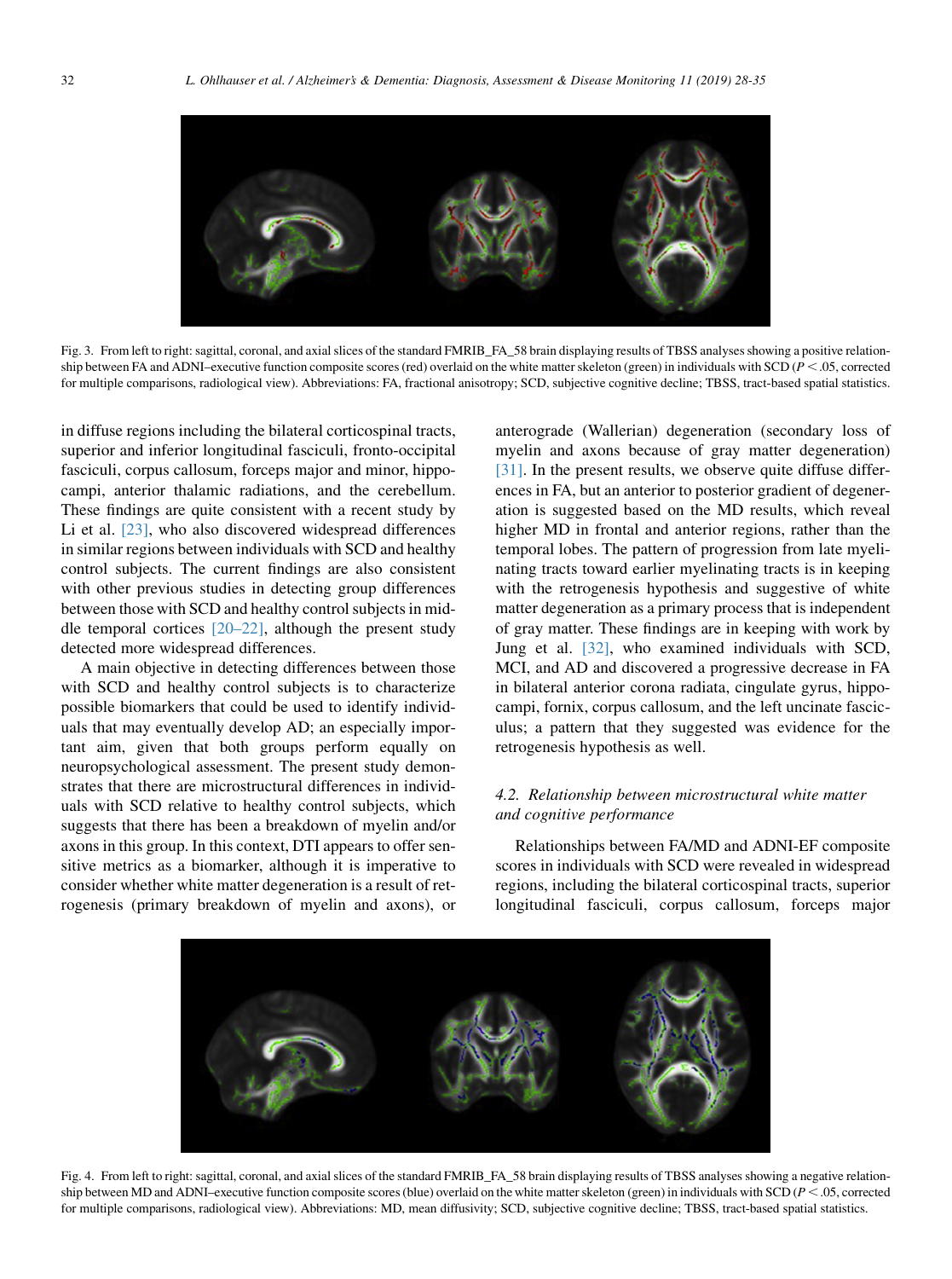and minor, hippocampi, and anterior thalamic radiations. Specifically, lower FA and higher MD (indicative of decreased white matter integrity) in these regions were associated with lower executive function scores. There were no significant relationships detected between FA/MD and executive function in the control group or with ADNI-MEM composite scores in either group.

The present study is the first to examine the relationship between cognitive performance and DTI metrics in SCD using TBSS. Before this, only a few studies had examined the relationship between cognition and microstructural white matter characteristics in individuals with SCD, with correlative or predictive approaches. Previous research on SCD has found a relationship between cognitive decline (as measured by the MMSE) and medial temporal lobe atrophy [\[22\],](#page-7-0) that poorer verbal memory scores are associated with higher FA and lower MD  $[23]$  and that white matter diffusivity predicted memory performance in a combined group of individuals with SCD/MCI and normal cerebral spinal fluid tau levels [\[33\]](#page-7-0). In particular, rather than utilizing individual test scores, our findings extend previous work [\[22,23\]](#page-7-0) by utilizing two separate composite indices of memory [\[24\]](#page-7-0) and executive function [\[25\]](#page-7-0) that comprised well validated neuropsychological assessment measures. These composite scores have addressed several psychometric concerns with the use of the individual constituent tests and have been especially recommended for investigations using neuroimaging [\[24,25\]](#page-7-0). Furthermore, the present study examined the relationships between cognition and white matter microstructure in individuals from a large multisite study in North America, which adds to the generalizability of findings from other global sites, such as Norway [\[22,33\]](#page-7-0) and China [\[23\].](#page-7-0)

It is noteworthy that although the criteria that separated the individuals with SCD from healthy control subjects were memory complaints (as measured by the first 12 items on the Cognitive Change Index), there were no significant relationships found between memory performance (as measured by the ADNI-MEM composite) and DTI metrics. Interestingly, only the SCD group showed a relationship between DTI metrics and performance on executive function tasks (as indexed by the ADNI-EF composite) in quite congruent regions to where differences in DTI metrics were observed between the SCD and healthy control groups. These results suggest that the microstructural differences in white matter between the groups may relate to executive function.

It is possible that individuals may be able to functionally compensate for structural changes, until frontal degeneration reaches a critical point, and cognitive declines become measurable.

Notably, a recent study by Valech et al. [\[34\]](#page-7-0) assessed how complaints in SCD may discriminate preclinical AD from healthy aging and found complaints about language and executive function to be key. Other studies have shown cross-sectional differences between individuals with SCD and healthy control subjects in on experimental-cognitive tests of executive function (e.g. [\[35,36\]](#page-7-0)). Unfortunately, although there are items on the Cognitive Change Index that assess complaints about executive function, the items are not included as part of the ADNI protocol, and therefore it is not possible to assess whether the individuals in this study had concerns about their executive functioning or to consider how such concerns may relate to the present findings. These results underscore the importance of broadening the conceptualization of subjective decline from solely memory concerns to *cognitive* complaints, echoing the recommendations of the SCD International Working Group.

#### 4.3. Limitations and future directions

There were several limitations to the present study that may offer directions for future research. The present study examined microstructural differences in white matter between individuals with SCD and healthy control subjects, but did not adjust for macrostructural brain characteristics, such as white matter lesion load or atrophy. Part of the reason that the present study did not incorporate these factors was the strict exclusion criteria used by the ADNI database, which leads to a relatively low white matter hyperintensity lesion burden across participants [\[37\].](#page-7-0) However, future work could compare white matter hyperintensity lesion burden and whole brain and temporal lobe atrophy between groups directly, using more broadly defined samples.

Future studies could also further investigate and follow up on the current findings. On the basis of the pattern of results observed here, white matter integrity may decline independently of atrophy in gray matter. Future work could aim to better distinguish between the influences of retrograde and anterograde degeneration. Although it is likely that these degenerative mechanisms occur in some combination, it is imperative to determine which process is primary, given the ultimate objective of determining the earliest biomarker for AD.

Similarly, with this ultimate objective in mind, it is necessary to find ways to distinguish which individuals with SCD are most likely to eventually develop AD. Individuals with SCD currently represent a mixed group—some may remain stable, and others may develop various types of dementia, including AD. In the current article, we report apolipoprotein E (APOE  $\varepsilon$ ) status; however, the composition of genetic markers within the present study limited our ability to examine genetic effects. To better characterize SCD, future studies should more fully evaluate the nature of cognitive concerns, take a longitudinal approach, and also incorporate other biomarkers for AD, such as APOE ε4 genotype.

Another limitation of this study was the small sample size. However, the size of the sample was commensurate, if not larger than many other neuroimaging studies in SCD and in line with the estimated number of participants needed to detect differences in FA and MD [\[38\]](#page-7-0). We included the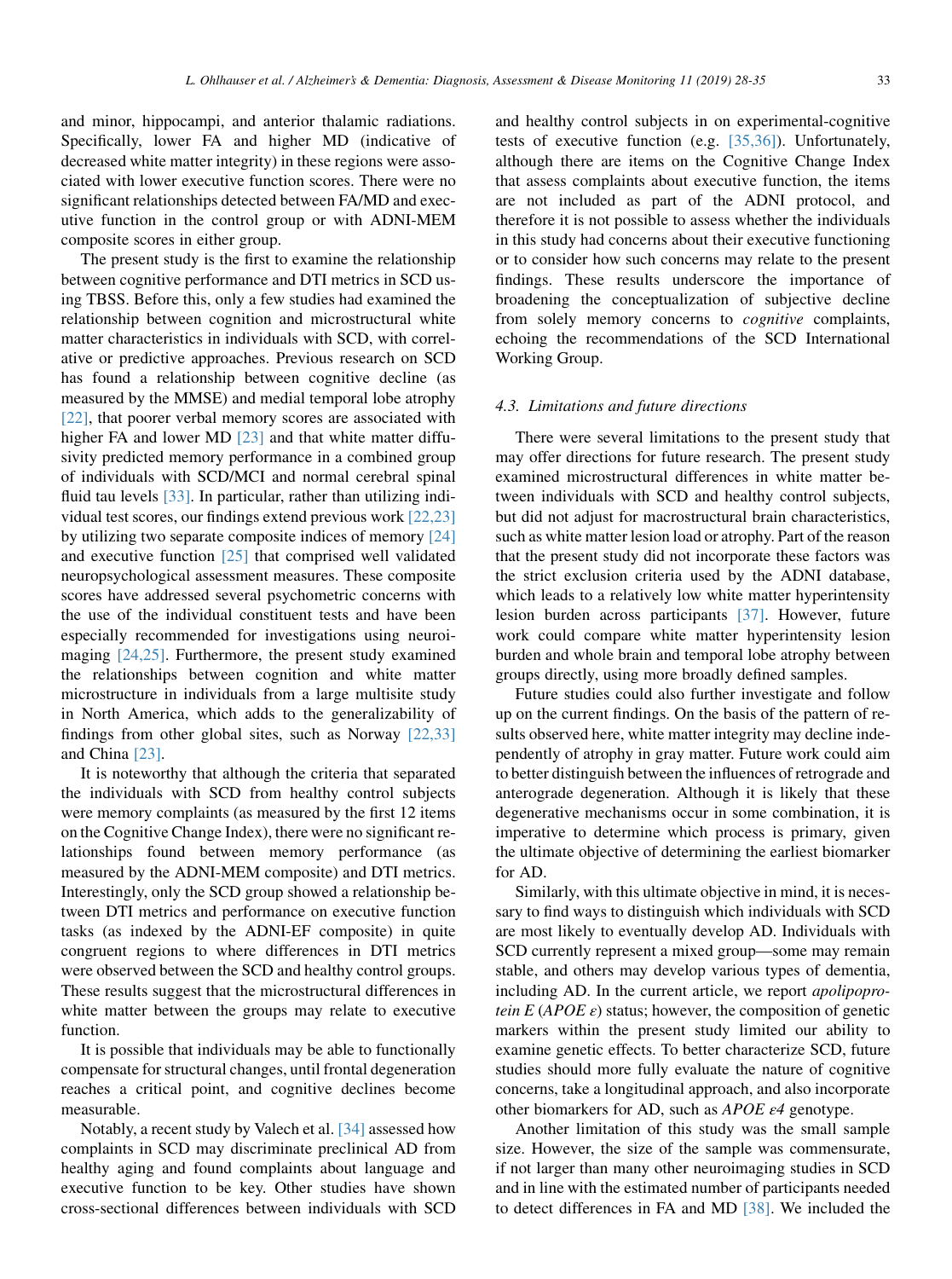maximum number of participants possible from one of the largest neuroimaging initiatives focused on AD to date. Promisingly, future research addressing these limitations will eventually become possible with the ADNI database as the number of participants and data points for the SCD group increases over time.

Finally, our goal was to extend previous research by investigating the relationship between more specific cognitive domains (i.e., executive function and memory) and white matter microstructure. To this end, we chose to limit our analyses to the most commonly used metrics (FA and MD) as they have been shown to better attain the relationship between cognition and white matter integrity in MCI and AD [\[14\].](#page-7-0) Many studies have limited their analyses to these metrics [\[12,17,19,32\].](#page-7-0) However, like others [\[20,23,33\],](#page-7-0) future work of DTI in SCD should utilize other metrics in DTI, such as radial and axial diffusivity, which may provide more specific information regarding demyelination and axonal degeneration, respectively. Future work should aim to investigate other DTI indices in individuals with SCD.

## 5. Conclusions

The present findings that individuals with SCD have significantly lower white matter integrity than healthy control subjects indicates that DTI metrics may be a sensitive biomarker for early AD. The present study was also the first to examine the relationship between DTI metrics and indices of cognitive performance, which demonstrated a differential relationship between executive function and microstructural white matter in individuals with SCD compared with healthy control subjects. This study is one of only a few that have focused on microstructural characteristics of white matter in SCD, a group that is thought to be earliest on the continuum toward AD. Given that age is the largest risk factor for AD and the aging population is growing at an exponential rate, globally, it is imperative that more studies focus on characterizing those with SCD to identify individuals who will go on to develop AD before symptom onset so that neuroprotective interventions can be delivered.

## Acknowledgments

Data collection and sharing for this project was funded by the Alzheimer's Disease Neuroimaging Initiative (ADNI) (National Institutes of Health Grant U01 AG024904) and DOD ADNI (Department of Defense award number W81XWH-12-2-0012). ADNI is funded by the National Institute on Aging, the National Institute of Biomedical Imaging and Bioengineering, and through generous contributions from the following: AbbVie, Alzheimer's Association; Alzheimer's Drug Discovery Foundation; Araclon Biotech; BioClinica, Inc.; Biogen; Bristol-Myers Squibb Company; CereSpir, Inc.; Cogstate; Eisai Inc.; Elan Pharmaceuticals, Inc.; Eli Lilly and Company; EuroImmun; F. Hoffmann-La Roche Ltd and its affiliated company Genentech, Inc.; Fujirebio; GE Healthcare; IXICO Ltd.; Janssen Alzheimer Immunotherapy Research & Development, LLC.; Johnson & Johnson Pharmaceutical Research & Development LLC.; Lumosity; Lundbeck; Merck & Co., Inc.; Meso Scale Diagnostics, LLC.; NeuroRx Research; Neurotrack Technologies; Novartis Pharmaceuticals Corporation; Pfizer Inc.; Piramal Imaging; Servier; Takeda Pharmaceutical Company; and Transition Therapeutics. The Canadian Institutes of Health Research is providing funds to support ADNI clinical sites in Canada. Private sector contributions are facilitated by the Foundation for the National Institutes of Health [\(www.fnih.org](http://www.fnih.org)). The grantee organization is the Northern California Institute for Research and Education, and the study is coordinated by the Alzheimer's Therapeutic Research Institute at the University of Southern California. ADNI data are disseminated by the Laboratory for Neuro Imaging at the University of Southern California. Funding for secondary analyses of the ADNI database was provided by a Catalyst Grant from the Canadian Institute for Health Research.

## RESEARCH IN CONTEXT

- 1. Systematic review: The authors reviewed the literature using publication databases (e.g., PubMed), focusing on samples equivalent to subjective cognitive decline (SCD).
- 2. Interpretation: Our finding of widespread decreased white matter integrity in individuals with SCD shows potential for diffusion tensor imaging metrics as biomarkers for future cognitive decline. Lower white matter integrity was related to lower executive function in individuals with SCD, which affirms recommendations from SCD International Working Group to include cognitive complaints beyond memory in the definition of SCD.
- 3. Future directions: Longitudinal approaches should be used to (1) further characterize SCD, (2) determine whether loss of integrity in white matter is primary or secondary to gray matter atrophy, and (3) explore how other biomarkers for Alzheimer's disease (e.g., APOE ε4 genotype) are related to SCD. The Alzheimer's Disease Neuroimaging Initiative database will be an ideal source to investigate SCD as the number of participants and data points increase.